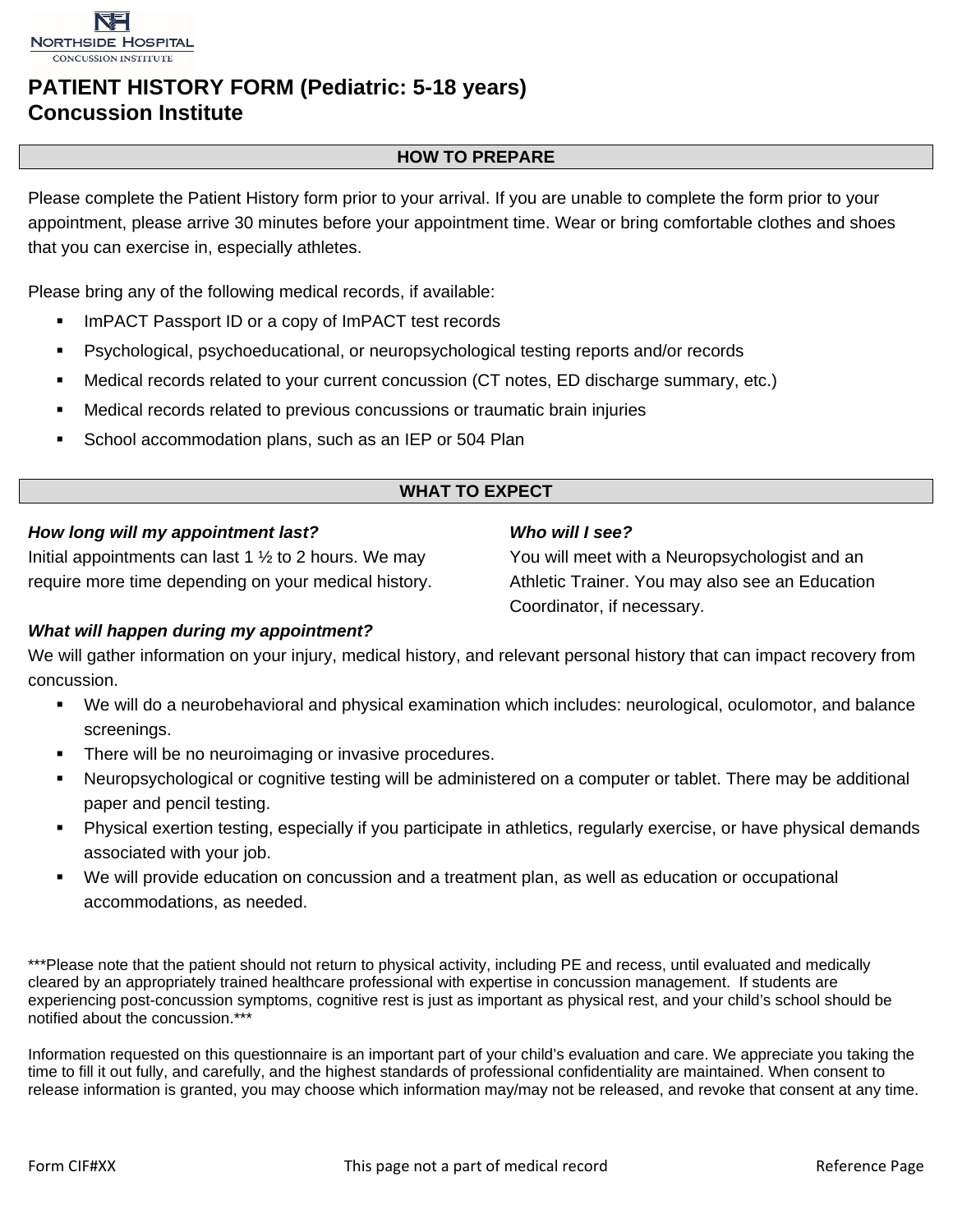

# **PATIENT HISTORY FORM (Pediatric: 5-18 years) Concussion Institute**

|                                                                                                                                                                                                                                                                                                                                                                                                                                                                                                                                                             | <b>PATIENT DEMOGRAPHICS</b>                                                                                                                                                           |  |                                                                                 |                                                                                                                       |  |  |  |
|-------------------------------------------------------------------------------------------------------------------------------------------------------------------------------------------------------------------------------------------------------------------------------------------------------------------------------------------------------------------------------------------------------------------------------------------------------------------------------------------------------------------------------------------------------------|---------------------------------------------------------------------------------------------------------------------------------------------------------------------------------------|--|---------------------------------------------------------------------------------|-----------------------------------------------------------------------------------------------------------------------|--|--|--|
|                                                                                                                                                                                                                                                                                                                                                                                                                                                                                                                                                             |                                                                                                                                                                                       |  |                                                                                 | Sex: $\Box$ Male $\Box$ Female                                                                                        |  |  |  |
|                                                                                                                                                                                                                                                                                                                                                                                                                                                                                                                                                             |                                                                                                                                                                                       |  |                                                                                 |                                                                                                                       |  |  |  |
|                                                                                                                                                                                                                                                                                                                                                                                                                                                                                                                                                             |                                                                                                                                                                                       |  |                                                                                 |                                                                                                                       |  |  |  |
| What is your preferred contact method? $\square$ Home phone $\square$ Cell phone $\square$ Email                                                                                                                                                                                                                                                                                                                                                                                                                                                            |                                                                                                                                                                                       |  |                                                                                 | Who referred you to us?                                                                                               |  |  |  |
|                                                                                                                                                                                                                                                                                                                                                                                                                                                                                                                                                             |                                                                                                                                                                                       |  |                                                                                 | <u> Linda a componente de la componenta de la componenta de la componenta de la componenta de la componenta de la</u> |  |  |  |
| <b>CONCUSSION</b>                                                                                                                                                                                                                                                                                                                                                                                                                                                                                                                                           |                                                                                                                                                                                       |  |                                                                                 |                                                                                                                       |  |  |  |
|                                                                                                                                                                                                                                                                                                                                                                                                                                                                                                                                                             |                                                                                                                                                                                       |  |                                                                                 |                                                                                                                       |  |  |  |
|                                                                                                                                                                                                                                                                                                                                                                                                                                                                                                                                                             | Date of Injury: ______________________Time of Injury: __________________________ Mechanism: □Sports □MVA □Fall □Other                                                                 |  |                                                                                 |                                                                                                                       |  |  |  |
| Tell us, in your own words, how the current injury happened:                                                                                                                                                                                                                                                                                                                                                                                                                                                                                                |                                                                                                                                                                                       |  |                                                                                 |                                                                                                                       |  |  |  |
|                                                                                                                                                                                                                                                                                                                                                                                                                                                                                                                                                             |                                                                                                                                                                                       |  |                                                                                 |                                                                                                                       |  |  |  |
| Did the patient lose consciousness? $\Box$ No $\Box$ Yes $\Box$ Unsure Do they remember what happened? $\Box$ No $\Box$ Yes<br>Are there other factors that could be contributing to the patient's symptoms?<br>Has this injury been treated? $\square$ No $\square$ Yes By whom? Has neuroimaging been done? $\square$ No $\square$ Yes<br>Has the patient previously taken an ImPACT test? $\square$ No $\square$ Yes- ImPACT Passport ID:<br>Please list the dates and details of any previous concussions or brain injuries (estimate if unsure):<br>3. |                                                                                                                                                                                       |  |                                                                                 |                                                                                                                       |  |  |  |
| <b>PAST MEDICAL &amp; DEVELOPMENTAL HISTORY</b>                                                                                                                                                                                                                                                                                                                                                                                                                                                                                                             |                                                                                                                                                                                       |  |                                                                                 |                                                                                                                       |  |  |  |
| Please select any condition(s) that the patient has been treated for:                                                                                                                                                                                                                                                                                                                                                                                                                                                                                       |                                                                                                                                                                                       |  |                                                                                 |                                                                                                                       |  |  |  |
| $\Box$ Headaches (pre-injury)<br>$\Box$ Seizures<br>$\Box$ Heart Problems<br>$\Box$ Blood Disorders<br>□ Diabetes/Hypoglycemia<br>□ Urine/Bladder Problems<br><b>Endocrine Disorder</b>                                                                                                                                                                                                                                                                                                                                                                     | $\Box$ Motion Sickness/Sensitivity<br>$\Box$ Seasonal Allergies<br>$\Box$ Drug or Alcohol Use<br>$\Box$ Speech/Language difficulties<br>$\Box$ Learning Disability<br>$\Box$ ADHD/ADD |  | $\Box$ Anxiety<br>$\Box$ Depression<br>$\Box$ Undiagnosed Learning or Attention | <b>School Retention</b><br>□ Mood or Behavior Problems<br>$\Box$ Cutting or Self-harm                                 |  |  |  |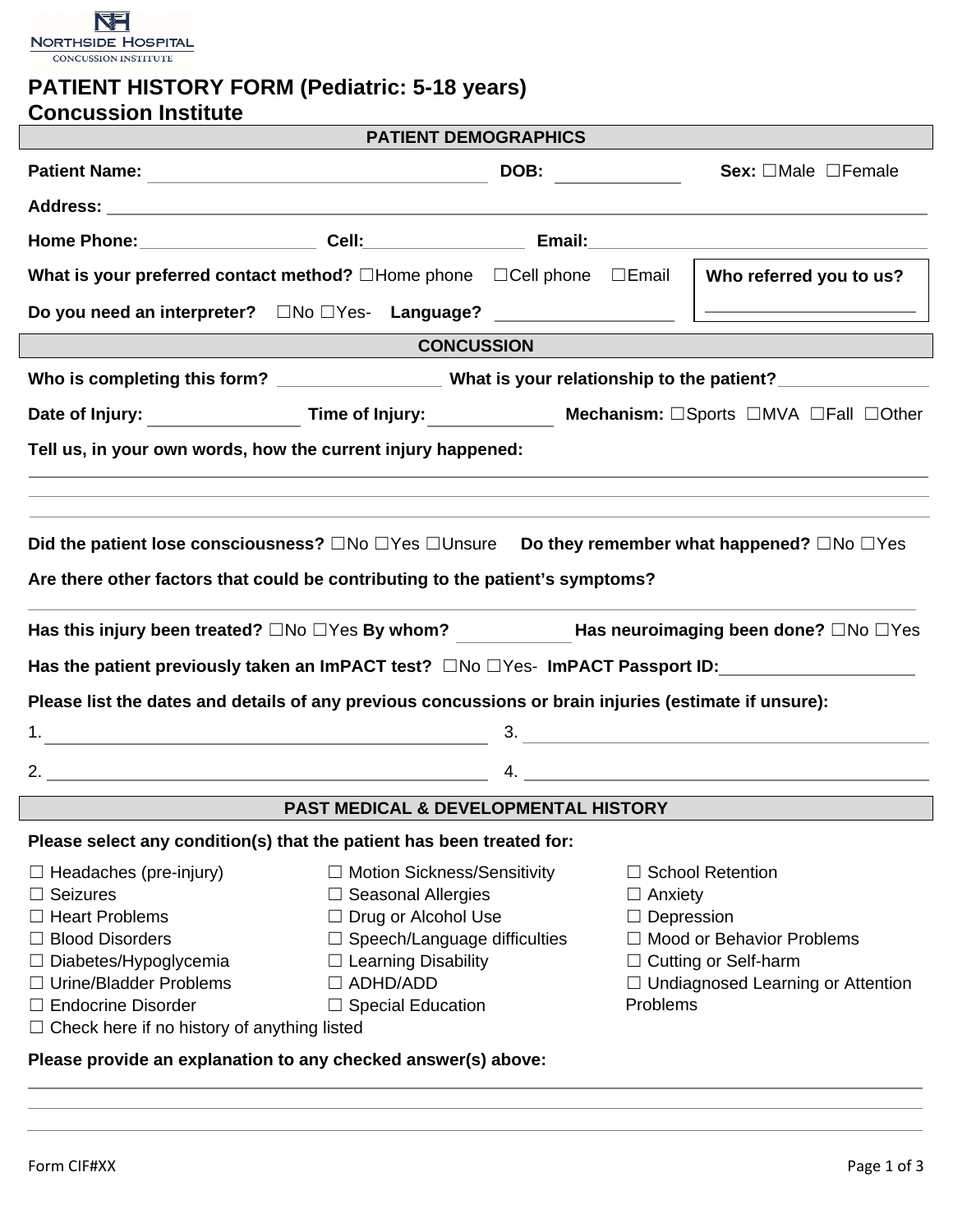| <b>NORTHSIDE HOSPITAL</b>                                                                                                                                                                        |                                                           |                       |                                                   |
|--------------------------------------------------------------------------------------------------------------------------------------------------------------------------------------------------|-----------------------------------------------------------|-----------------------|---------------------------------------------------|
| <b>CONCUSSION INSTITUTE</b>                                                                                                                                                                      |                                                           |                       |                                                   |
| <b>PATIENT HISTORY FORM (Pediatric: 5-18 years)</b><br><b>Concussion Institute</b><br>Did the patient have complications during birth or have early developmental delays? Select all that apply. |                                                           |                       |                                                   |
| □None □Early Fine Motor Skills □Speech/Language □School-related Learning □Separation Anxiety                                                                                                     |                                                           |                       |                                                   |
| When was the patient's last eye exam?                                                                                                                                                            |                                                           |                       | Does the patient have vision difficulties?        |
| $\Box$ Contacts<br>$\Box$ Glasses<br>$\square$ No                                                                                                                                                | $\Box$ Astigmatism $\Box$ Near-sighted $\Box$ Far-sighted |                       | □Eye-tracking Problems                            |
|                                                                                                                                                                                                  |                                                           |                       |                                                   |
| Are there any concerns about the patient's emotional functioning? □No □Yes                                                                                                                       |                                                           |                       |                                                   |
| Has the patient received counseling or therapy in the past? $\square$ No $\square$ Yes                                                                                                           |                                                           |                       |                                                   |
| Does the patient have any sleep problems? $\square$ No $\square$ Yes                                                                                                                             |                                                           |                       |                                                   |
| Please explain all "Yes" responses:                                                                                                                                                              |                                                           |                       |                                                   |
|                                                                                                                                                                                                  |                                                           |                       |                                                   |
|                                                                                                                                                                                                  |                                                           | <b>FAMILY HISTORY</b> |                                                   |
|                                                                                                                                                                                                  |                                                           |                       |                                                   |
|                                                                                                                                                                                                  |                                                           |                       |                                                   |
| Please list everyone (age & relationship) with whom the patient lives with (same or different households):                                                                                       |                                                           |                       |                                                   |
| 1.                                                                                                                                                                                               |                                                           | 4.                    |                                                   |
| <u> 1980 - Johann Barn, amerikan bestemannten bestemannten bestemannten bestemannten bestemannten bestemannten b</u><br>2.                                                                       |                                                           | 5.                    | <u> 1980 - Jan James, Amerikaansk politiker (</u> |
| $\overline{\mathbf{3}}$ .                                                                                                                                                                        |                                                           |                       | 6.                                                |
| Please list any medical conditions within your biological family:                                                                                                                                |                                                           |                       |                                                   |
|                                                                                                                                                                                                  |                                                           |                       |                                                   |
| How would you rate (1-10) the general level of stress at home, before the injury?                                                                                                                |                                                           |                       |                                                   |
|                                                                                                                                                                                                  | <b>ACADEMIC HISTORY</b>                                   |                       |                                                   |
|                                                                                                                                                                                                  |                                                           |                       |                                                   |
| Please list the patient's academic schedule (including lunch) in order:                                                                                                                          |                                                           |                       |                                                   |

 $\label{eq:2.1} \frac{1}{\sqrt{2}}\left(\frac{1}{\sqrt{2}}\right)^{2} \left(\frac{1}{\sqrt{2}}\right)^{2} \left(\frac{1}{\sqrt{2}}\right)^{2} \left(\frac{1}{\sqrt{2}}\right)^{2} \left(\frac{1}{\sqrt{2}}\right)^{2} \left(\frac{1}{\sqrt{2}}\right)^{2} \left(\frac{1}{\sqrt{2}}\right)^{2} \left(\frac{1}{\sqrt{2}}\right)^{2} \left(\frac{1}{\sqrt{2}}\right)^{2} \left(\frac{1}{\sqrt{2}}\right)^{2} \left(\frac{1}{\sqrt{2}}\right)^{2} \left(\$  $\label{eq:2} \frac{1}{\sqrt{2}}\left(\frac{1}{\sqrt{2}}\right)^{2} \left(\frac{1}{\sqrt{2}}\right)^{2} \left(\frac{1}{\sqrt{2}}\right)^{2} \left(\frac{1}{\sqrt{2}}\right)^{2} \left(\frac{1}{\sqrt{2}}\right)^{2} \left(\frac{1}{\sqrt{2}}\right)^{2} \left(\frac{1}{\sqrt{2}}\right)^{2} \left(\frac{1}{\sqrt{2}}\right)^{2} \left(\frac{1}{\sqrt{2}}\right)^{2} \left(\frac{1}{\sqrt{2}}\right)^{2} \left(\frac{1}{\sqrt{2}}\right)^{2} \left(\frac{$